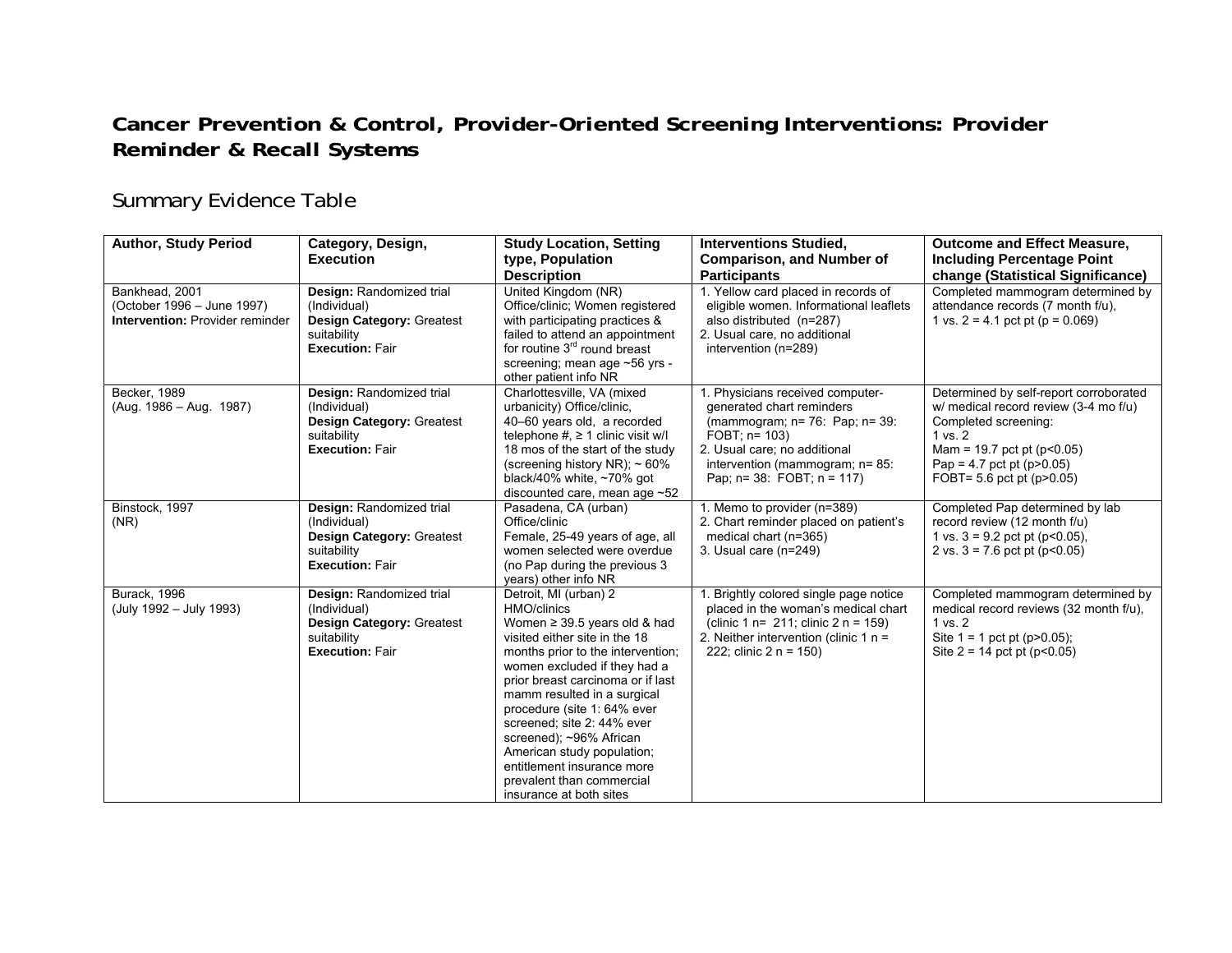| <b>Author, Study Period</b>                      | Category, Design,<br><b>Execution</b>                                                                                 | <b>Study Location, Setting</b><br>type, Population<br><b>Description</b>                                                                                                                                                                                                                               | <b>Interventions Studied,</b><br><b>Comparison, and Number of</b><br><b>Participants</b>                                                                                                                                                    | <b>Outcome and Effect Measure,</b><br><b>Including Percentage Point</b><br>change (Statistical Significance)                                             |
|--------------------------------------------------|-----------------------------------------------------------------------------------------------------------------------|--------------------------------------------------------------------------------------------------------------------------------------------------------------------------------------------------------------------------------------------------------------------------------------------------------|---------------------------------------------------------------------------------------------------------------------------------------------------------------------------------------------------------------------------------------------|----------------------------------------------------------------------------------------------------------------------------------------------------------|
| <b>Burack, 1998</b><br>(March 1993 - April 1994) | Design: Randomized trial<br>(Individual)<br><b>Design Category: Greatest</b><br>suitability<br><b>Execution: Fair</b> | Detroit, MI (urban) HMO clinic<br>Women age 18-40 years who<br>had visited the HMO w/i one<br>year & had not received an<br>'abnormal' or 'insufficient for<br>cytologic diagnosis' test result<br>for last known Pap (screening<br>status NR) ~95% African-<br>American; 87% eligible for<br>Medicaid | 1. Brightly colored single-page chart<br>reminder ( $n = 960$ )<br>2. Usual care $(n = 964)$                                                                                                                                                | Completed Pap determined by medical<br>record review (12 month f/u),<br>1 vs. $2 = 1$ pct pt (p>0.05)                                                    |
| Cecchini, 1989<br>(November 1986 - May 1988)     | Design: Randomized trial<br>(Individual)<br><b>Design Category: Greatest</b><br>suitability<br><b>Execution: Fair</b> | Florence, Bagno a Ripoli,<br>Mugello and Val di Sieve, Italy,<br>(~82% urban, 4% suburban,<br>14% rural) Office/clinic<br>Women eligible for Pap smear<br>between the ages of 25 & 59<br>(who had not attended for Pap<br>testing $\geq 9$ years) other info NR                                        | 1. List of patients who were "non-<br>attenders" delivered to GP's (n =<br>5188)<br>2. Visit to GP's by a trained MD to<br>update about cervical cancer + list of<br>non-attenders ( $n = 13,584$ )<br>3. Neither of the above $(n = 8123)$ | Completed Pap; determined by medical<br>record review (6 months $-2$ years),<br>1 vs. $3 = 5.4$ pct pt (p<0.05)<br>2 vs. $3 = 4.3$ pct pt ( $p < 0.05$ ) |
| Chambers, 1989<br>(Nov 1, 1986 - Apr 30, 1987)   | Design: Randomized trial<br>(Individual)<br><b>Design Category: Greatest</b><br>suitability<br><b>Execution: Good</b> | Philadelphia, PA (urban),<br>Office/clinic<br>All established female patients<br>listed in the database $> 40$<br>years old (prior screening status<br>NR; presumed 'due') ~70%<br>'non-white'; ~15% uninsured,<br>mean age $~62$ yrs                                                                  | 1. Micro-computer generated<br>reminders affixed to patients' charts<br>by office staff $(n = 639)$<br>2. Usual care/no reminder ( $n = 623$ )                                                                                              | Ordered mammogram determined by<br>medical record review (6 months).<br>1 vs. $2 = 7.5$ pct pt (p= 0.104)                                                |
| Cheney, 1987<br>(Sept 1982 – June 1983)          | Design: Randomized trial<br>(Group)<br><b>Design Category: Greatest</b><br>suitability<br><b>Execution: Fair</b>      | San Diego, CA (urban)<br>Office/clinic<br>Information about patients &<br>screening status, NR except<br>$~54\%$ of study pop $> 60$ yrs                                                                                                                                                               | 1. Inexpensive age and gender-<br>specific health maintenance checklist<br>attached to charts<br>2. Usual care/no checklist<br>(total randomized $n = 200$ )                                                                                | Completed mammogram determined by<br>medical record review (12 month f/u),<br>1 vs. $2 = 20$ pct pt (p< 0.01)                                            |
| Cohen, 1982<br>(Fall 1980)                       | Design: Randomized trial<br>(Group)<br>Design Category: Greatest<br>suitability<br><b>Execution: Fair</b>             | Cleveland, OH (urban)<br>Office/clinic,<br>Study population not clearly<br>described (screening status NR)                                                                                                                                                                                             | 1. Age specific checklists affixed to<br>medical chart cover $(n = 290)$<br>2. Usual care/no checklist (n = 138)                                                                                                                            | Completed mammogram determined by<br>chart review (4 month f/u), 1 vs. $2 = 28$<br>pct pt ( $p < 0.001$ )                                                |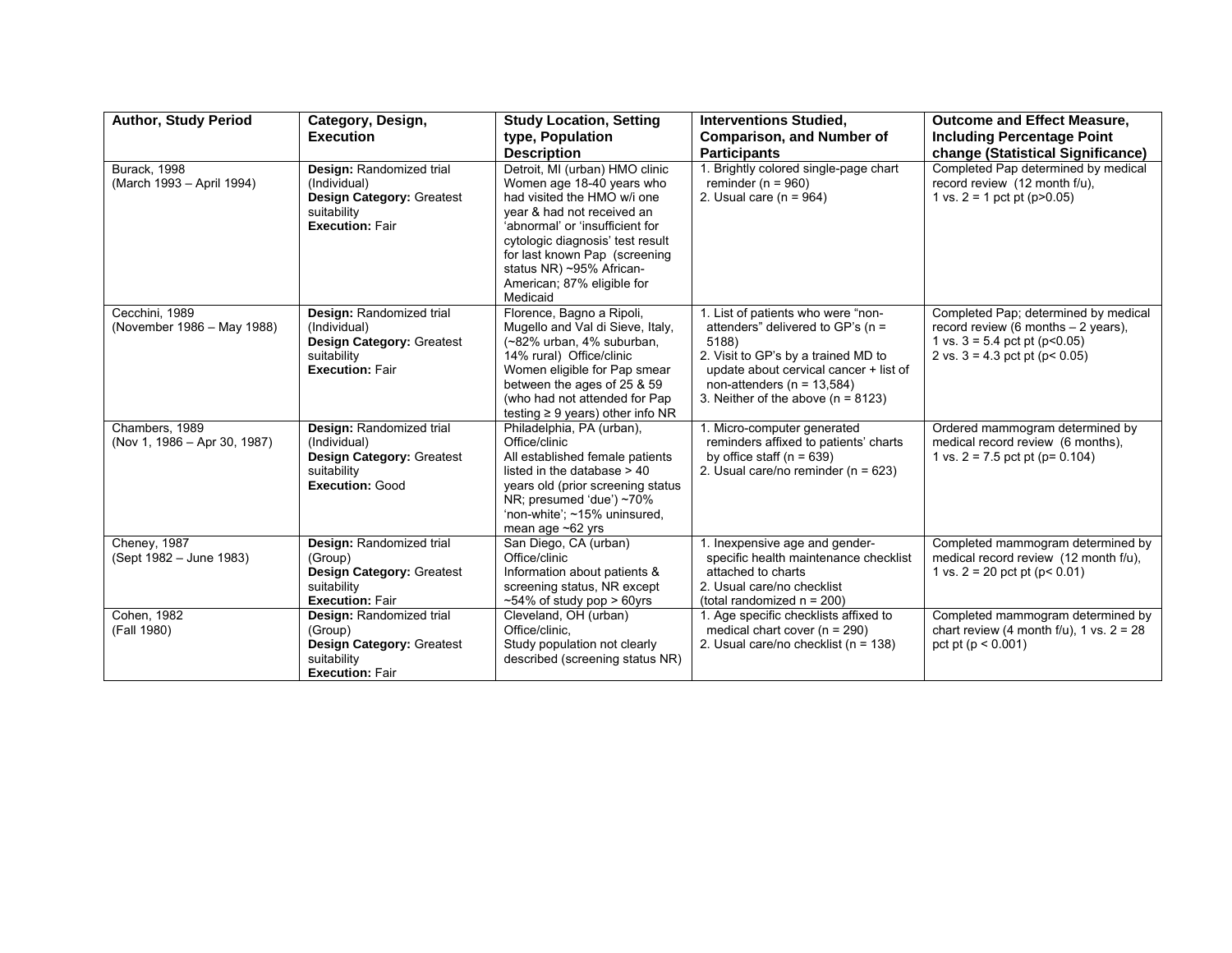| <b>Author, Study Period</b>                          | Category, Design,<br><b>Execution</b>                                                                            | <b>Study Location, Setting</b><br>type, Population<br><b>Description</b>                                                                                                                                                                                                                         | <b>Interventions Studied,</b><br><b>Comparison, and Number of</b><br><b>Participants</b>                                                                                                                                                                                                                                      | <b>Outcome and Effect Measure,</b><br><b>Including Percentage Point</b><br>change (Statistical Significance)                                                                                                               |
|------------------------------------------------------|------------------------------------------------------------------------------------------------------------------|--------------------------------------------------------------------------------------------------------------------------------------------------------------------------------------------------------------------------------------------------------------------------------------------------|-------------------------------------------------------------------------------------------------------------------------------------------------------------------------------------------------------------------------------------------------------------------------------------------------------------------------------|----------------------------------------------------------------------------------------------------------------------------------------------------------------------------------------------------------------------------|
| Cowan, 1992<br>(Oct - Dec 1985)                      | Design: Randomized trial<br>(Individual)<br>Design Category: Greatest<br>suitability<br><b>Execution: Fair</b>   | Chicago, IL (urban) Office/clinic,<br>Study population not clearly<br>described (screening status NR)<br>Mean age: $\sim$ 58 yrs old other<br>info NR                                                                                                                                            | 1. Informational fact sheet indicating<br>age and sex-specific screening<br>recommendations, attached to<br>patient's chart (N for mamm= 32,<br>Pap= 32, FOBT= 46)<br>2. Usual care/no fact sheet (N for<br>mamm= 23, Pap= 23, FOBT= 33)                                                                                      | Ordered mammogram determined by<br>medical chart review, (3 month f/u), 1<br>vs. $2 = 11.3$ pct pt ( $p = 0.38$ ) Ordered<br>Pap, 1 vs. $2 = 8.2$ (p = 0.63) Ordered<br>FOBT, 1 vs. $2 = 4.3$ (p = 0.51)                   |
| Gonzalez, 1989<br>(NR)                               | Design: Randomized trial<br>(Group)<br><b>Design Category: Greatest</b><br>suitability<br><b>Execution: Fair</b> | Wilmington, NC (rural)<br>Office/clinic<br>Study residents' patients both<br>eligible & due for screening;<br>other patient info NR                                                                                                                                                              | 1. Nurse practitioner reviewed charts;<br>'friendly reminder' was placed in the<br>front when procedures were not<br>done<br>2. Standard checklist<br>(total randomized $n = 96$ )                                                                                                                                            | Ordered mammogram determined by<br>medical chart review (5 weeks), 1 vs. 2<br>$=$ 38 pct pt (p = 0.001) Ordered Pap, 1<br>vs. $2 = 23$ ( $p = 0.02$ )                                                                      |
| <b>Grady</b> , 1997<br>(NR)                          | Design: Randomized trial<br>(Group)<br>Design Category: Greatest<br>suitability<br><b>Execution: Fair</b>        | Greater Dayton, OH and<br>Greater Springfield, MA (urban)<br>Office/clinic<br>General, family or internal<br>medicine practices, community<br>based, have 1-6 physicians and<br>provide care for $\geq$ 50 women<br>age 50+ per month/physician<br>(screening status & other patient<br>info NR) | 1. Cues were placed in patients' charts<br>to remind the physician when a<br>mammogram is indicated<br>2. Usual care<br>(total randomized $n = 11,426$ )                                                                                                                                                                      | Determined by medical chart review (12<br>month $f/u$ )<br>Completed mammogram, $1$ vs. $2 = 6.8$<br>pct pt $(p<0.05)$<br>Ordered mammogram, $1$ vs. $2 = 5.5$ pct<br>pt $(p<0.05)$                                        |
| Landis, 1992<br>(Jan - May 1990)                     | Design: Randomized trial<br><b>Design Category: Greatest</b><br>suitability<br><b>Execution: Fair</b>            | Ashville, NC (mixed urbanicity)<br>Office/clinic<br>Female patients; 50 - 70 yrs; no<br>history of breast disease; seen<br>in the practice previous two<br>years; no mammography within<br>previous yr; ~ 13% African-<br>American; ~ 40% uninsured                                              | 1. Computer generated prompt placed<br>on the chart of eligible women n=15<br>2. No MD prompt on chart n =45                                                                                                                                                                                                                  | Completed mammogram determined by<br>medical chart review (5 month f/u), 1 vs.<br>$2 = 2$ pct pt ( $p > 0.05$ )                                                                                                            |
| Litzelman, 1993<br>(May 1, 1989-October 31,<br>1989) | Design: Randomized trial<br><b>Design Category: Greatest</b><br>suitability<br><b>Execution: Good</b>            | Indianapolis, IN (urban)<br>Office/clinic<br>Patients with $\geq 1$ scheduled visit<br>to the physician during the study<br>period and due for > 1 cancer<br>screening tests (more specific<br>screening status NR); ~60%<br>African-American, SES NR                                            | 1. Computer generated reminders<br>printed on encounter form; reminder<br>report; completion of sheet explaining<br>reason not done; addition/ correction<br>of chart data if reminder was a false<br>positive<br>2. Computer generated reminder not<br>requiring response; reminder report<br>(total randomized $n = 5407$ ) | Determined by medical record review (5<br>month $f(u)$<br>Ordered mammogram, $1$ vs. $2 = 7$ pct pt<br>$(p < 0.05)$ Ordered Pap, 1 vs. $2 = 3$ pct<br>pt (p < $0.05$ ) Ordered FOBT, 1 vs. 2 =<br>12 pct pt ( $p < 0.05$ ) |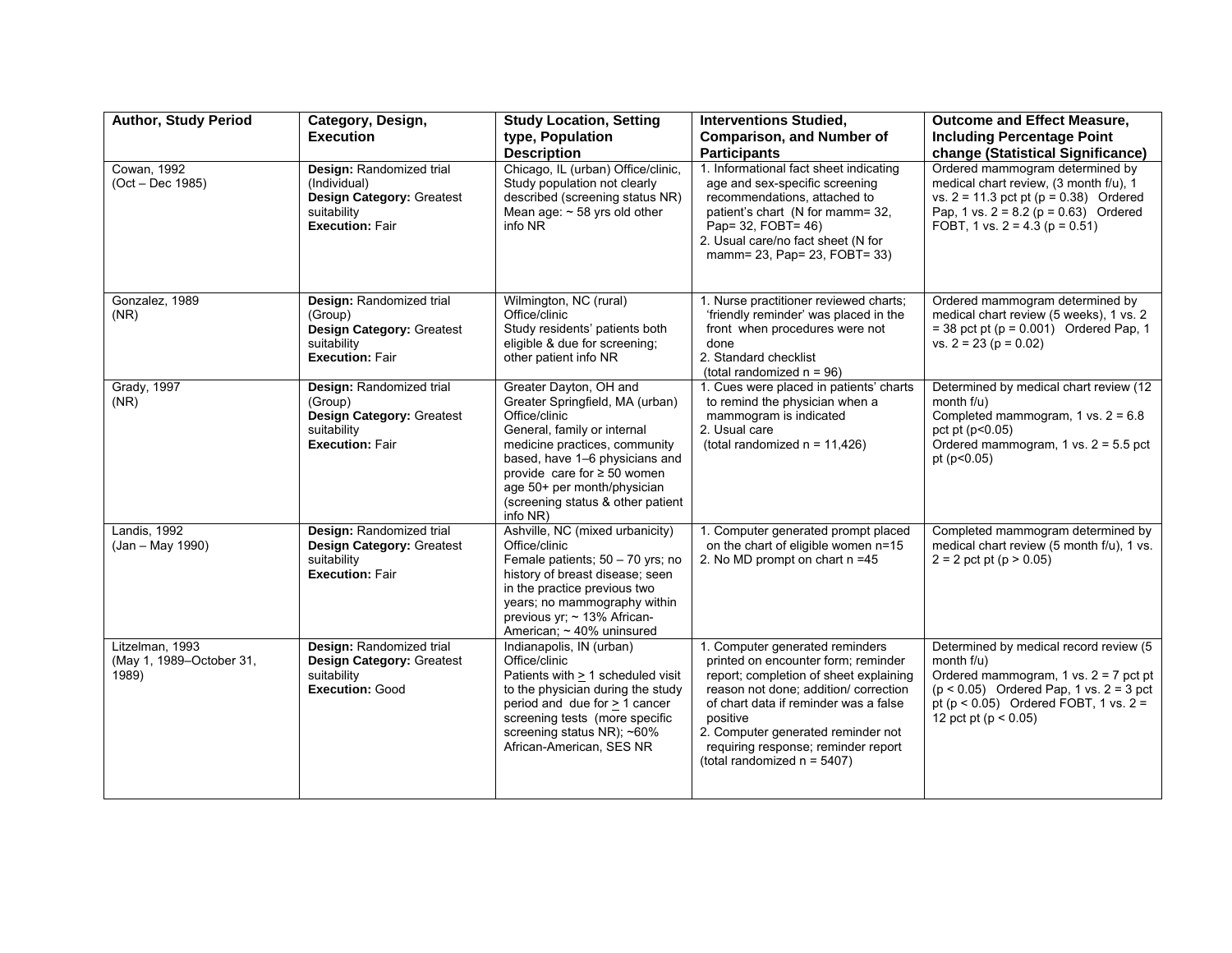| <b>Author, Study Period</b>                  | Category, Design,                                                                                              | <b>Study Location, Setting</b>                                                                                                                                                                                                                                                                     | <b>Interventions Studied,</b>                                                                                                                                                                                       | <b>Outcome and Effect Measure,</b>                                                                                                                                                                                                                                                                       |
|----------------------------------------------|----------------------------------------------------------------------------------------------------------------|----------------------------------------------------------------------------------------------------------------------------------------------------------------------------------------------------------------------------------------------------------------------------------------------------|---------------------------------------------------------------------------------------------------------------------------------------------------------------------------------------------------------------------|----------------------------------------------------------------------------------------------------------------------------------------------------------------------------------------------------------------------------------------------------------------------------------------------------------|
|                                              | <b>Execution</b>                                                                                               | type, Population                                                                                                                                                                                                                                                                                   | <b>Comparison, and Number of</b>                                                                                                                                                                                    | <b>Including Percentage Point</b>                                                                                                                                                                                                                                                                        |
|                                              |                                                                                                                | <b>Description</b>                                                                                                                                                                                                                                                                                 | <b>Participants</b>                                                                                                                                                                                                 | change (Statistical Significance)                                                                                                                                                                                                                                                                        |
| McDonald, 1984<br>(June 1978 - 1980)         | Design: Randomized trial<br><b>Design Category: Greatest</b><br>suitability<br><b>Execution: Fair</b>          | Indianapolis, IN (urban)<br>Office/clinic<br>Residents, faculty and nurses<br>practicing in teams in general<br>medicine clinic: ~65% African-<br>American (other patient info NR)                                                                                                                 | 1. A computerized reminder on the<br>patient's chart<br>2. No checklists<br>(total randomized $n = 12,467$ )                                                                                                        | Determined by medical chart review (12<br>month $f(u)$<br>Ordered mammogram, $1$ vs. $2 = 7$ pct pt<br>$(p < 0.05)$ Ordered Pap, 1 vs. 2 = 12<br>pct pt $(p < 0.05)$ Ordered FOBT, 1 vs.<br>$2 = 33$ pct pt (p < 0.05)                                                                                   |
| McDowell, 1989<br>$(1985 - 1986)$            | Design: Randomized trial<br>(Individual)<br>Design Category: Greatest<br>suitability<br><b>Execution: Fair</b> | Ottawa, Canada (urban) several<br>office/clinic in hospital<br>Female members of the<br>practices in the study hospital,<br>aged $18 - 35$ , overdue for Pap<br>(no Pap test in the previous<br>year) other patient info NR                                                                        | 1. Computer printed a message to the<br>physician to recommend cervical (n =<br>255)<br>2. No reminders ( $n = 255$ )                                                                                               | Completed Pap computerized record<br>review $(12 \text{ month } f/u)$ , 1 vs. $2 = 2.4 \text{ pct}$<br>pt ( $p = 0.46$ )                                                                                                                                                                                 |
| McPhee, 1989<br>(NR)                         | Design: Randomized trial<br>(Individual)<br>Design Category: Greatest<br>suitability<br><b>Execution: Good</b> | San Francisco, CA (urban)<br>Office/clinic (group practice)<br>25% Black, 41% White,<br>Hispanic 17%, Asian 14%; 50%<br>Medicare, 37% Medi-Cal<br>(patients due for screening)                                                                                                                     | 1. Computer-generated reminders<br>attached to the patients' medical<br>charts ( $n = 1936$ )<br>2. Usual care ( $n = 1969$ )                                                                                       | Medical chart review (9 month f/u)<br>Completed mammogram, $1$ vs. $2 = 20.1$<br>pct pt $(p < 0.05)$ Completed Pap, 1 vs.<br>$2 = 36.9$ pct pt ( $p < 0.05$ ) Completed<br>FOBT, 1 vs. $2 = 19.8$ pct pt ( $p < 0.05$ )<br>Completed Flex Sig, $1 \text{ vs. } 2 = 24.2 \text{ pc}$<br>pt ( $p < 0.05$ ) |
| Ornstein, 1991<br>(July 1, 1988 - July 1989) | Design: Randomized trial<br>(Individual)<br>Design Category: Greatest<br>suitability<br><b>Execution: Fair</b> | Charleston, SC, Urban,<br>University-affiliated family<br>medical center; Active patients<br>18 years of age or older<br>$N = 24$ (physicians)<br>$= 3,564$ (patients)                                                                                                                             | 1.(PR) Reminder forms generated by<br>compute and printed on a single<br>sheet attached to medical record by<br>nursing personnel; contained boxes<br>for provider to indicate action.<br>2. (Comp) Usual treatment | Record-veriified test completion:<br>Completed mammogram, $1 \text{ vs. } 2 = -5.0$<br>pct pt Completed Pap, 1 vs. $2 = -3.6$ pct<br>pt Completed FOBT, $1 \text{ vs. } 2 = -3.0 \text{ pc}$<br>pt                                                                                                       |
| Pierce, 1989<br>(NR)                         | Design: Randomized trial<br>Design Category: Greatest<br>suitability<br><b>Execution: Good</b>                 | England, (urbanicity NR)<br>Office/clinic (group practice)<br>Women born between 1926 and<br>1952 ( $>$ 35 yrs old) who never<br>had a cervical smear, or were<br>overdue by $>$ 5 years;<br>predominantly low SES (other<br>patient information NR)                                               | 1. The medical charts of patients were<br>tagged with a partially completed<br>cervical smear form<br>2. Usual care<br>(total randomized $n = 276$ )                                                                | Completed Pap determined by record<br>review (implied) (12 month f/u), 1 vs. 2<br>$= 12.0$ pct pt (p < 0.05)<br>15 pct pt among >5 yr since last test<br>10 pct pt among never tested                                                                                                                    |
| Pritchard, 1995<br>(1991)                    | Design: Randomized trial<br>(Group)<br>Design Category: Greatest<br>suitability<br><b>Execution: Fair</b>      | Perth, Australia (urban)<br>Office/clinic<br>Female patients 36 - 69 years,<br>no hysterectomy, does not<br>attend another practice, not<br>diagnosed w/ terminal illness,<br>no Pap smear in the past 2 yrs;<br>55% from the lowest<br>socioeconomic quartile, 50% of<br>patients from Aust or NZ | 1. Notes tagged with a reminder ( $n =$<br>198)<br>2. Usual care ( $n = 185$ )                                                                                                                                      | Completed Pap determined by medical<br>chart review (12 month $f/u$ ), 1 vs. 2 =<br>4.4 pct pt ( $p = 0.14$ )                                                                                                                                                                                            |